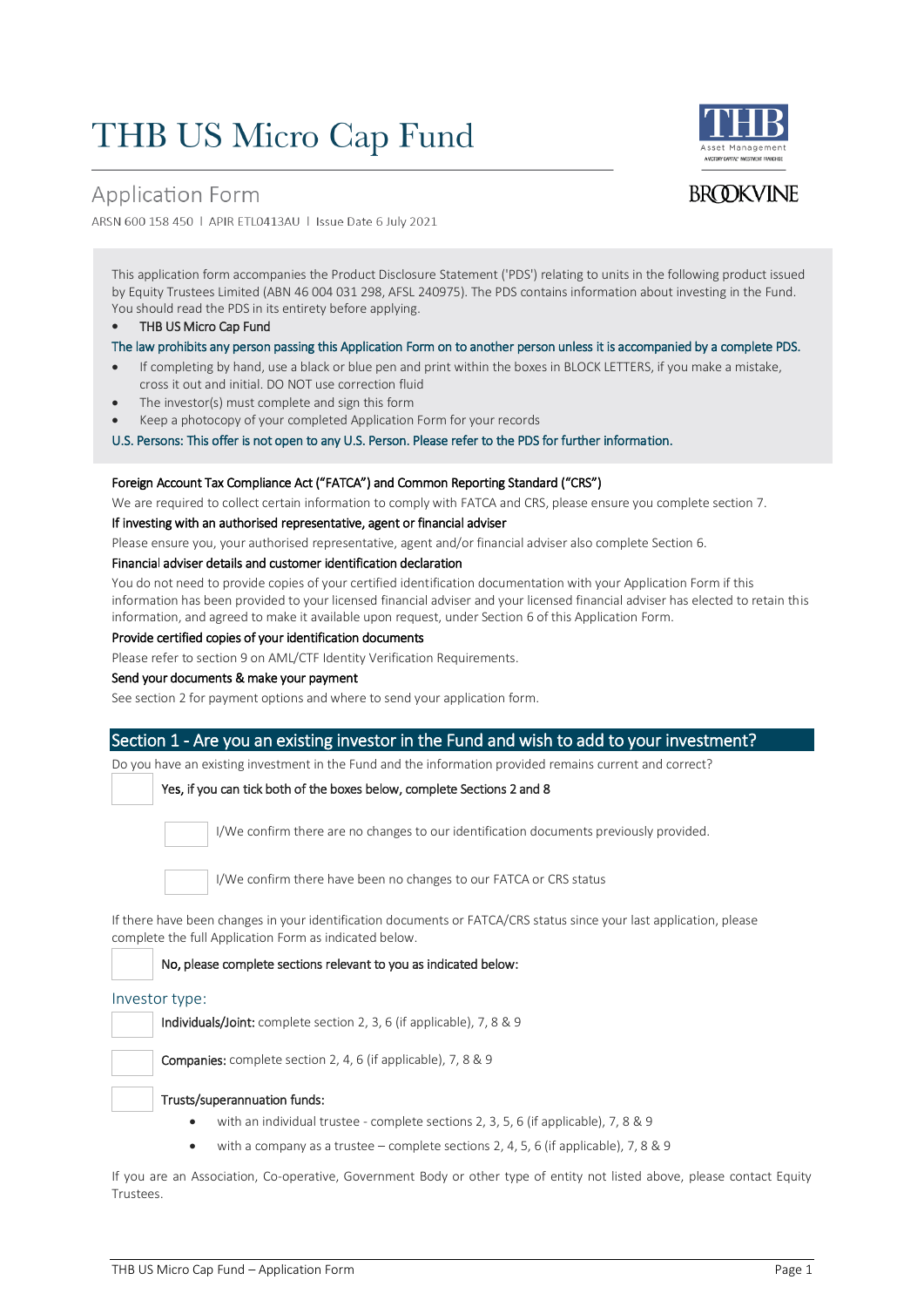#### Section 2 - Investment details

Investment to be held in the name(s) of (must include name(s) of investor(s))

| Postal address |       |          |             |  |
|----------------|-------|----------|-------------|--|
|                |       |          |             |  |
| Suburb         | State | Postcode | Country     |  |
|                |       |          |             |  |
| Email address  |       |          | Contact no. |  |
|                |       |          |             |  |
|                |       |          |             |  |
|                |       |          |             |  |

| Fund/Trust Name       | APIR code | Application amount (AUD) |
|-----------------------|-----------|--------------------------|
| THB US Micro Cap Fund | ETL0413AU |                          |

#### Distribution instructions:

If you do not select a distribution option, we will automatically reinvest your distribution. If you select cash, please ensure you provide your bank details below.

 $\Box$  Reinvest distributions if you select this option your distribution will be reinvested in the Fund/Trust

|  | $\Box$ Pay distributions to the bank if you select this option your distribution will be paid to the bank account below |  |  |  |  |  |
|--|-------------------------------------------------------------------------------------------------------------------------|--|--|--|--|--|
|--|-------------------------------------------------------------------------------------------------------------------------|--|--|--|--|--|

#### Investor bank details:

For withdrawals and distributions (if applicable), these must match the investor(s)' name and must be an AUD-denominated bank account with an Australian domiciled bank.

Financial institution name and branch location

| <b>BSB</b> number |  |  |  | Account number |  |  |  |  |
|-------------------|--|--|--|----------------|--|--|--|--|
|                   |  |  |  |                |  |  |  |  |
| Account name      |  |  |  |                |  |  |  |  |

#### Payment method:

| ப<br>Cheque – payable to "Equity Trustees Ltd as RE for THB US Micro Cap Fund"<br>□<br>Direct credit $-$ pay to: |                                                     |
|------------------------------------------------------------------------------------------------------------------|-----------------------------------------------------|
| Financial institution name and branch location                                                                   | ANZ, 388 George Street, Sydney, NSW, 2000           |
| <b>BSB</b> number                                                                                                | 012 006                                             |
| Account number                                                                                                   | 836 497 547                                         |
| Account name                                                                                                     | Equity Trustees Ltd as RE for THB US Micro Cap Fund |
| Reference                                                                                                        | <lnvestor name=""></lnvestor>                       |

#### Source of investment:

Please indicate the source of the investment amount (e.g. retirement savings, employment income):

Send your completed Application Form to: Link Fund Solutions GPO BOX 5482 Sydney NSW 2001 Fax: +61 2 9221 1194 Email: LFS\_registry@linkgroup.com

Please ensure you have completed all relevant sections and signed the Application Form.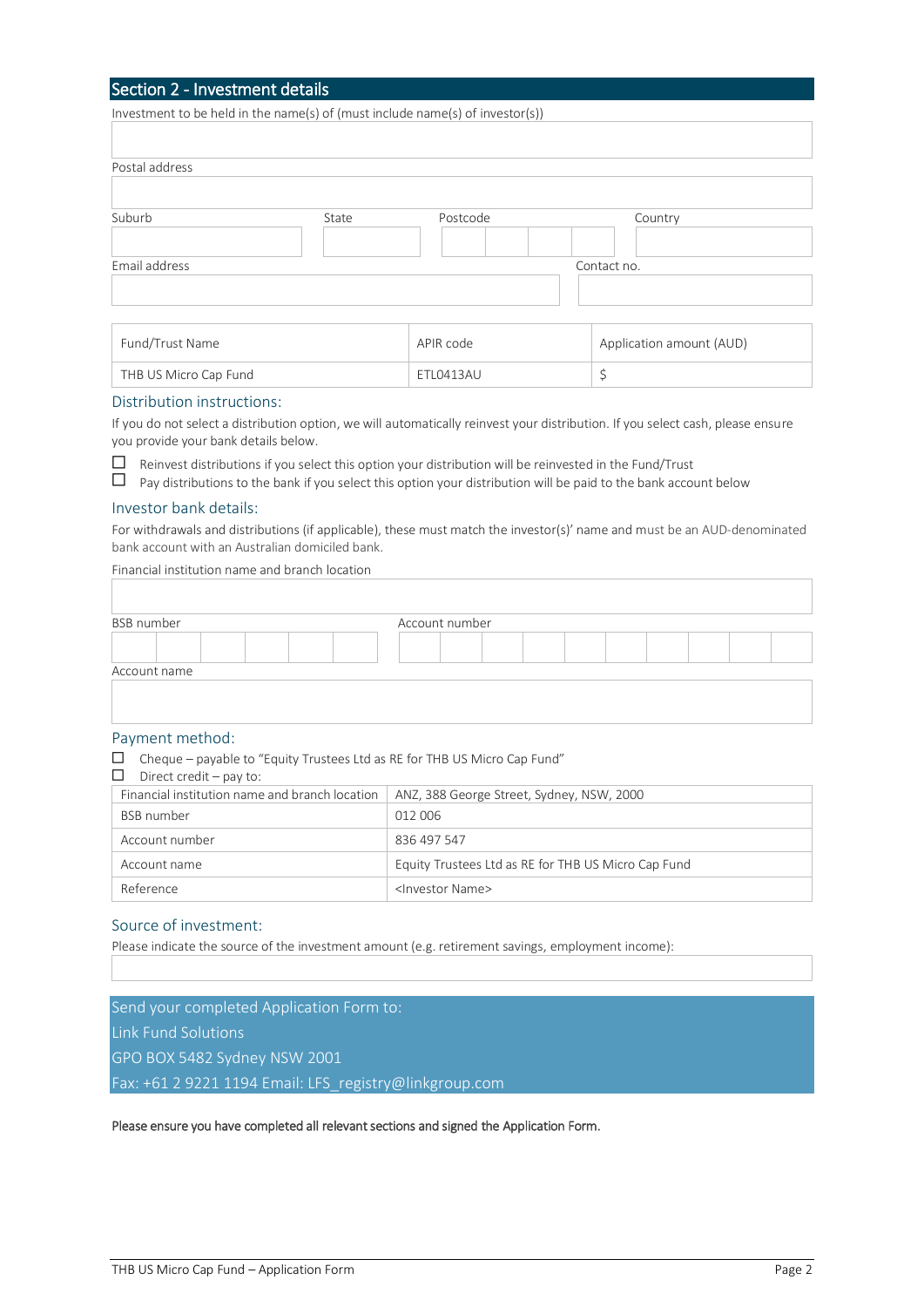#### Section 3 – Investor details – Individuals/Joint

Please complete if you are investing individually, jointly or you are an individual or joint trustee.

|                            | See Group A AML/CTF Identity Verification Requirements in Section 9 |            |         |                                      |  |
|----------------------------|---------------------------------------------------------------------|------------|---------|--------------------------------------|--|
| Investor 1:                |                                                                     |            |         |                                      |  |
| Title                      | First name(s)                                                       |            | Surname |                                      |  |
|                            |                                                                     |            |         |                                      |  |
|                            | Residential address (not a PO Box/RMB/Locked Bag)                   |            |         |                                      |  |
|                            |                                                                     |            |         |                                      |  |
| Suburb                     | State                                                               | Postcode   |         | Country                              |  |
|                            |                                                                     |            |         |                                      |  |
| Email address              |                                                                     |            |         | Contact no.                          |  |
|                            |                                                                     |            |         |                                      |  |
| Date of birth (DD/MM/YYYY) |                                                                     |            |         | Tax File Number* - or exemption code |  |
| $\sqrt{2}$                 | $\sqrt{2}$                                                          |            |         |                                      |  |
| Country of birth           |                                                                     | Occupation |         |                                      |  |
|                            |                                                                     |            |         |                                      |  |
| Investor 2:                |                                                                     |            |         |                                      |  |
| Title                      | First name(s)                                                       |            | Surname |                                      |  |
|                            |                                                                     |            |         |                                      |  |
|                            | Residential address (not a PO Box/RMB/Locked Bag)                   |            |         |                                      |  |
|                            |                                                                     |            |         |                                      |  |
| Suburb                     | State                                                               | Postcode   |         | Country                              |  |
|                            |                                                                     |            |         |                                      |  |
| Email address              |                                                                     |            |         | Contact no.                          |  |
|                            |                                                                     |            |         |                                      |  |
| Date of birth (DD/MM/YYYY) |                                                                     |            |         | Tax File Number* - or exemption code |  |
| $\sqrt{2}$                 | $\sqrt{2}$                                                          |            |         |                                      |  |
| Country of birth           |                                                                     | Occupation |         |                                      |  |
|                            |                                                                     |            |         |                                      |  |

If there are more than 2 beneficial owners, please provide details as an attachment.

Do any of the investors named hold a prominent public position or function in a government body (local, state, territory, national or foreign) or in an international organisation or are you an immediate family member or a business associate of such a person?

No | Yes, please give details: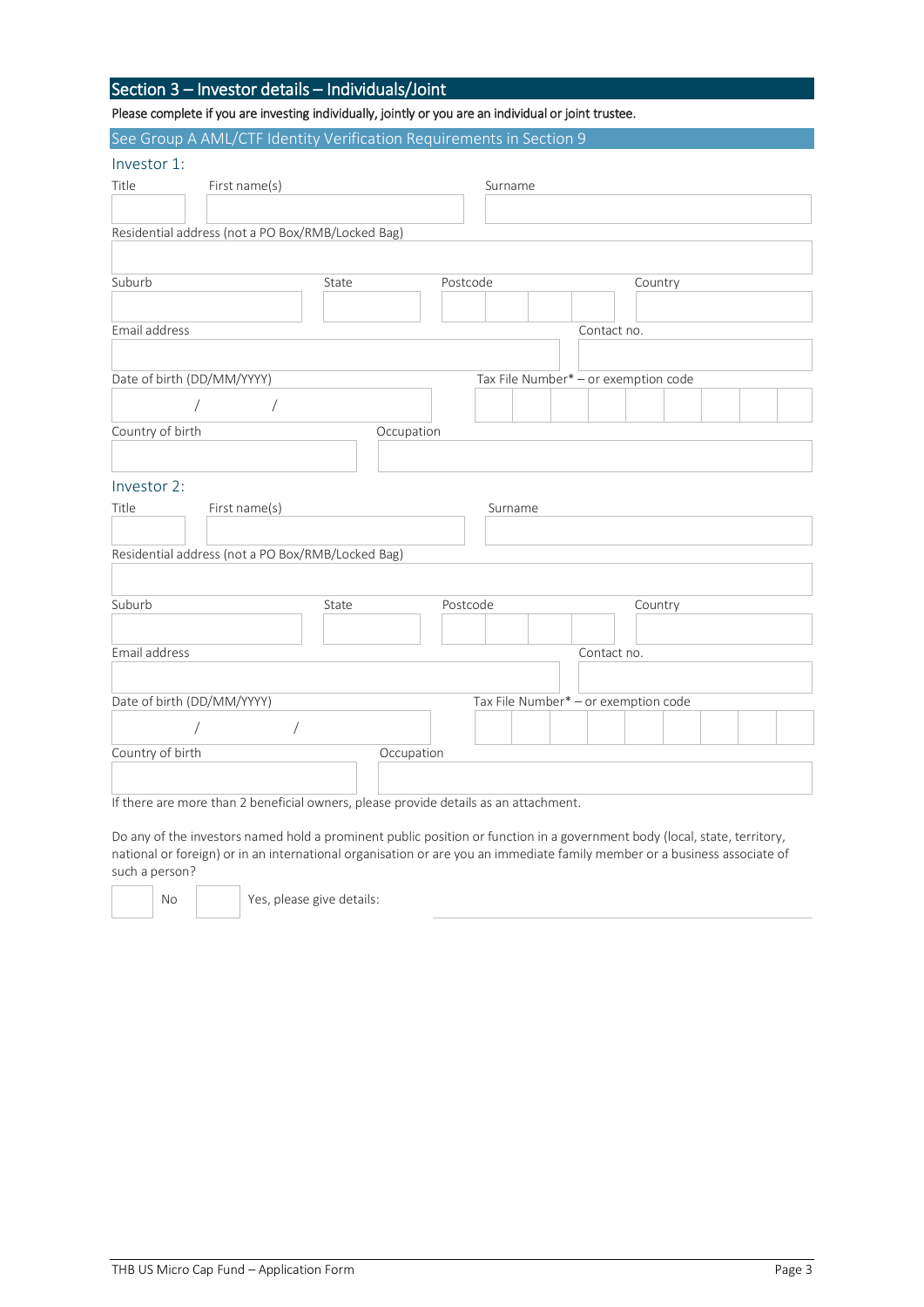### Section 4 – Investor details – Companies/Corporate Trustee Please complete if you are investing for a company or where the company is acting as trustee. See Group B AML/CTF Identity Verification Requirements in Section 9 Full company name (as registered with ASIC or relevant foreign registered body) Registered office address (not a PO Box/RMB/Locked Bag) Suburb **State** Postcode Country Australian Company Number Tax File Number\* – or exemption code Australian Business Number\* (if registered in Australia) or equivalent foreign company identifier Contact person: Title First name(s) First name(s) First name First name Surname Email address Contact no. Principal place of business: For non-Australian companies please provide a local agent name and address if you do not have a principal place of business in Australia. Registered Office Address (not a PO Box/RMB/Locked Bag) Suburb **Suburb** State **Country State** Postcode **Country** Registration details: Name of regulatory body  $\blacksquare$  Identification number (e.g. ARBN) Beneficial owners: All beneficial owners will need to provide Group A AML/CTF Identity Verification Requirements in Section 9  $\square$  Shareholders and other beneficial owners (shareholders and those who own directly, indirectly, jointly or beneficially 25% or more of the company's issued capital). Beneficial owner 1: Title First name(s) First name(s) First name First name (s) Fig. 2. Surname Residential address (not a PO Box/RMB/Locked Bag)

| Suburb                     | State | Postcode | Country |
|----------------------------|-------|----------|---------|
| Date of birth (DD/MM/YYYY) |       |          |         |
|                            |       |          |         |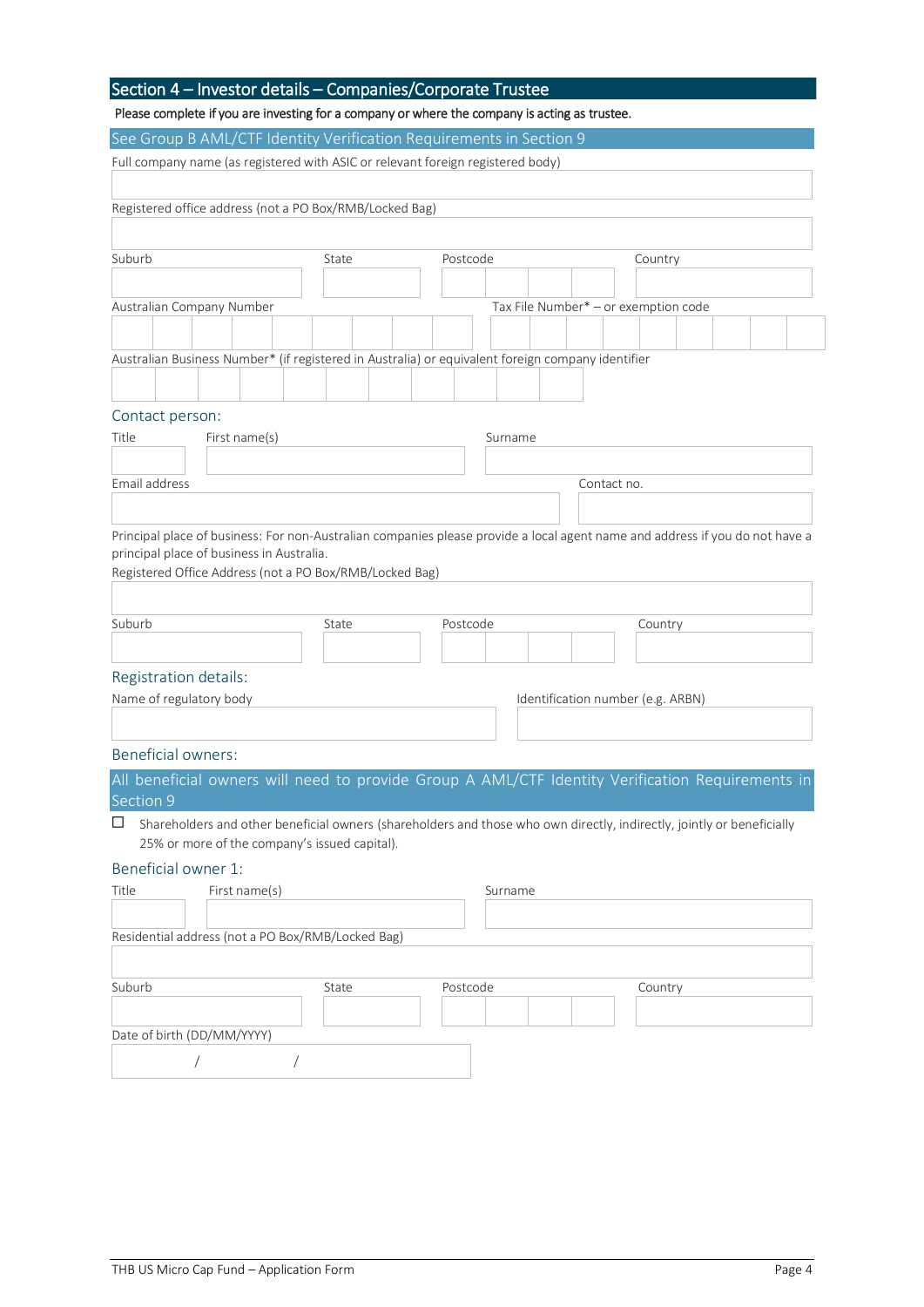#### Beneficial owner 2:

| Title                      | First name(s)                                     |       | Surname  |         |
|----------------------------|---------------------------------------------------|-------|----------|---------|
|                            | Residential address (not a PO Box/RMB/Locked Bag) |       |          |         |
| Suburb                     |                                                   | State | Postcode | Country |
|                            |                                                   |       |          |         |
| Date of birth (DD/MM/YYYY) |                                                   |       |          |         |
|                            |                                                   |       |          |         |

If there are more than 2 beneficial owners, please provide details as an attachment.

Do any of the beneficial owners named hold a prominent public position or function in a government body (local, state, territory, national or foreign) or in an international organisation or are you an immediate family member or a business associate of such a person?

| Yes, please give<br>No<br>details: |
|------------------------------------|
|------------------------------------|

Senior Managing Official and controlling person (e.g. managing directors, senior executive etc. who are authorised to sign on the company's behalf, make policy, operational and financial decisions)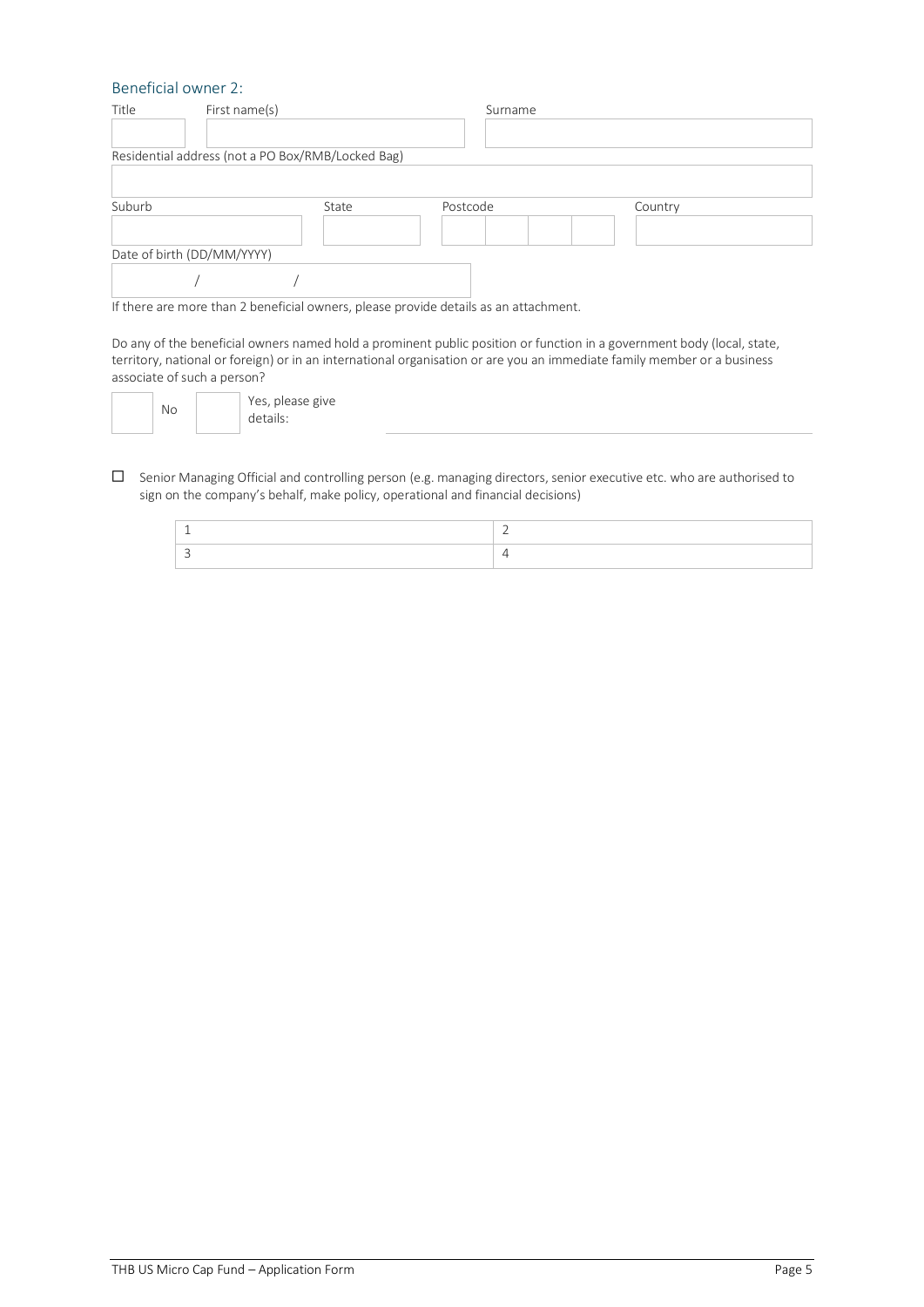| Section 5 – Investor Details – Trusts/superannuation funds |  |
|------------------------------------------------------------|--|
|------------------------------------------------------------|--|

#### Please complete if you are investing for a trust or superannuation fund.

| See Group C AML/CTF Identity Verification Requirements in section 9                                                                 |  |  |  |  |  |  |
|-------------------------------------------------------------------------------------------------------------------------------------|--|--|--|--|--|--|
| Full name of trust or superannuation fund                                                                                           |  |  |  |  |  |  |
|                                                                                                                                     |  |  |  |  |  |  |
| Full name of business (if any)<br>Country where established                                                                         |  |  |  |  |  |  |
|                                                                                                                                     |  |  |  |  |  |  |
| Australian Business Number* (if obtained)                                                                                           |  |  |  |  |  |  |
|                                                                                                                                     |  |  |  |  |  |  |
|                                                                                                                                     |  |  |  |  |  |  |
| Tax File Number* - or exemption code                                                                                                |  |  |  |  |  |  |
|                                                                                                                                     |  |  |  |  |  |  |
|                                                                                                                                     |  |  |  |  |  |  |
| Trustee details - How many trustees are there?<br>Individual trustee(s) - complete section 3 - Investor details - Individuals/Joint |  |  |  |  |  |  |
|                                                                                                                                     |  |  |  |  |  |  |
| Company trustee(s) - complete section 4 - Investor details - Companies/Corporate Trustee                                            |  |  |  |  |  |  |
| Combination - trustee(s) to complete each relevant section                                                                          |  |  |  |  |  |  |
| Type of Trust:                                                                                                                      |  |  |  |  |  |  |
| Registered Managed Investment Scheme                                                                                                |  |  |  |  |  |  |
| Australian Registered Scheme Number (ARSN)                                                                                          |  |  |  |  |  |  |
|                                                                                                                                     |  |  |  |  |  |  |
|                                                                                                                                     |  |  |  |  |  |  |
| Regulated Trust (including self-managed superannuation funds and registered charities that are trusts)                              |  |  |  |  |  |  |
| Name of Regulator (e.g. ASIC, APRA, ATO, ACNC)                                                                                      |  |  |  |  |  |  |
|                                                                                                                                     |  |  |  |  |  |  |
| Registration/Licence details                                                                                                        |  |  |  |  |  |  |
|                                                                                                                                     |  |  |  |  |  |  |
|                                                                                                                                     |  |  |  |  |  |  |
| Other Trust (unregulated)                                                                                                           |  |  |  |  |  |  |
| Please describe                                                                                                                     |  |  |  |  |  |  |
|                                                                                                                                     |  |  |  |  |  |  |
|                                                                                                                                     |  |  |  |  |  |  |
| Beneficiaries of an unregulated Trust:                                                                                              |  |  |  |  |  |  |

Please provide details below of any beneficiaries who directly or indirectly are entitled to an interest of 25% or more of the trust.

If there are no beneficiaries of the trust, describe the class of beneficiary (e.g. the name of the family group, class of unit holders, the charitable purpose or charity name):

Please provide the full name of the settlor of the trust where the initial asset contribution to the trust was greater than \$10,000 and the settlor is not deceased:

#### Beneficial owners of an unregulated Trust:

Please provide details below of any beneficial owner of the trust. A beneficial owner is any individual who directly or indirectly has a 25% or greater interest in the trust or a person who exerts control over the trust. This includes the appointer of the trust who holds the power to appoint or remove the trustees of the trust.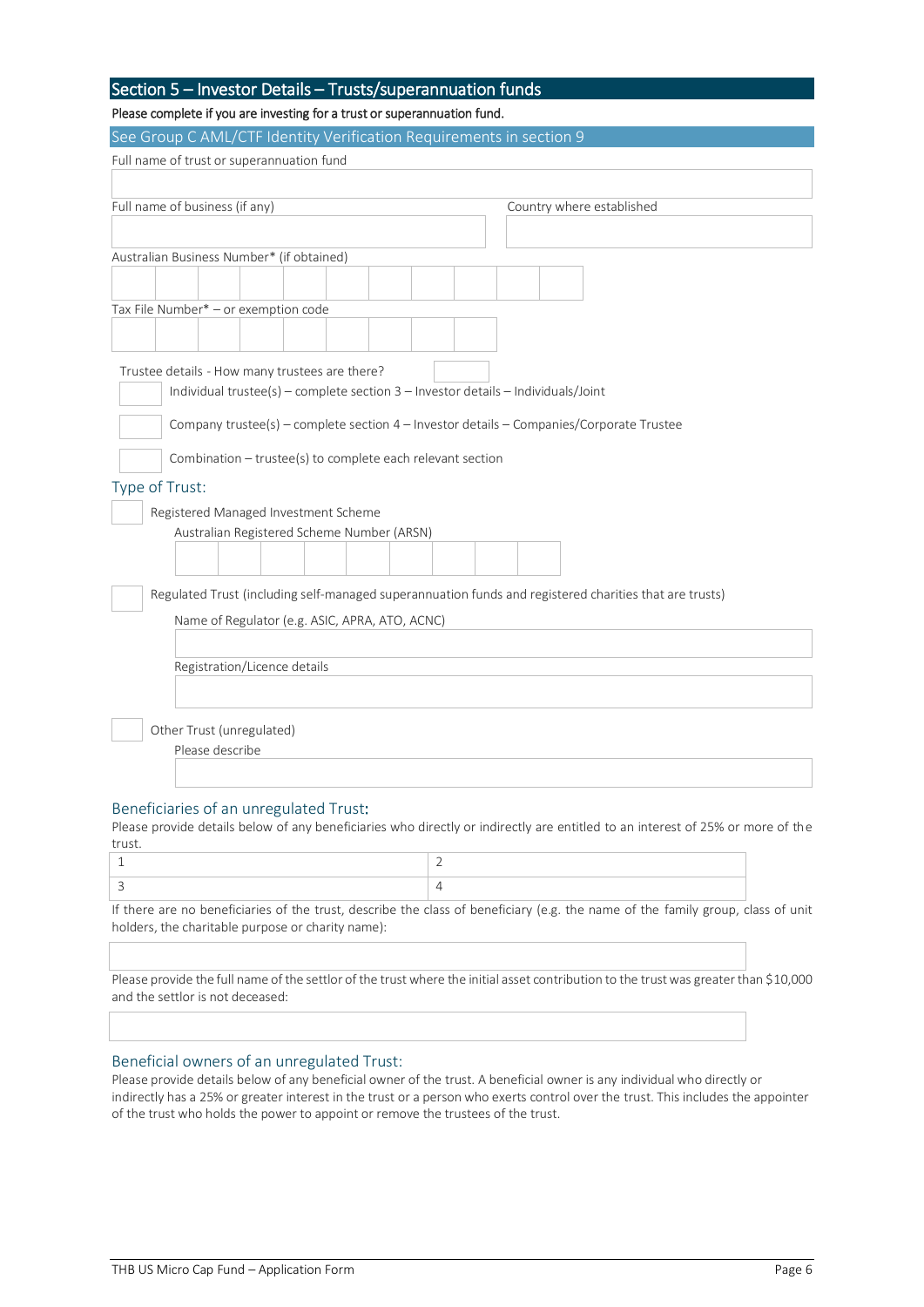#### All beneficial owners will need to provide Group A AML/CTF Identity Verification Requirements in Section 9

#### Beneficial owner 1:

| Title                      | First name(s)                                     |       | Surname  |         |
|----------------------------|---------------------------------------------------|-------|----------|---------|
|                            |                                                   |       |          |         |
|                            | Residential address (not a PO Box/RMB/Locked Bag) |       |          |         |
|                            |                                                   |       |          |         |
| Suburb                     |                                                   | State | Postcode | Country |
|                            |                                                   |       |          |         |
| Date of birth (DD/MM/YYYY) |                                                   |       |          |         |
|                            |                                                   |       |          |         |

#### Beneficial owner 2:

| Title                      | First name(s)                                     |       | Surname  |         |
|----------------------------|---------------------------------------------------|-------|----------|---------|
|                            | Residential address (not a PO Box/RMB/Locked Bag) |       |          |         |
|                            |                                                   |       |          |         |
| Suburb                     |                                                   | State | Postcode | Country |
|                            |                                                   |       |          |         |
| Date of birth (DD/MM/YYYY) |                                                   |       |          |         |
|                            |                                                   |       |          |         |

If there are more than 2 beneficial owners, please provide details as an attachment.

Do any of the beneficial owners named hold a prominent public position or function in a government body (local, state, territory, national or foreign) or in an international organisation or are you an immediate family member or a business associate of such a person?

No  $\vert$  Yes, please give details: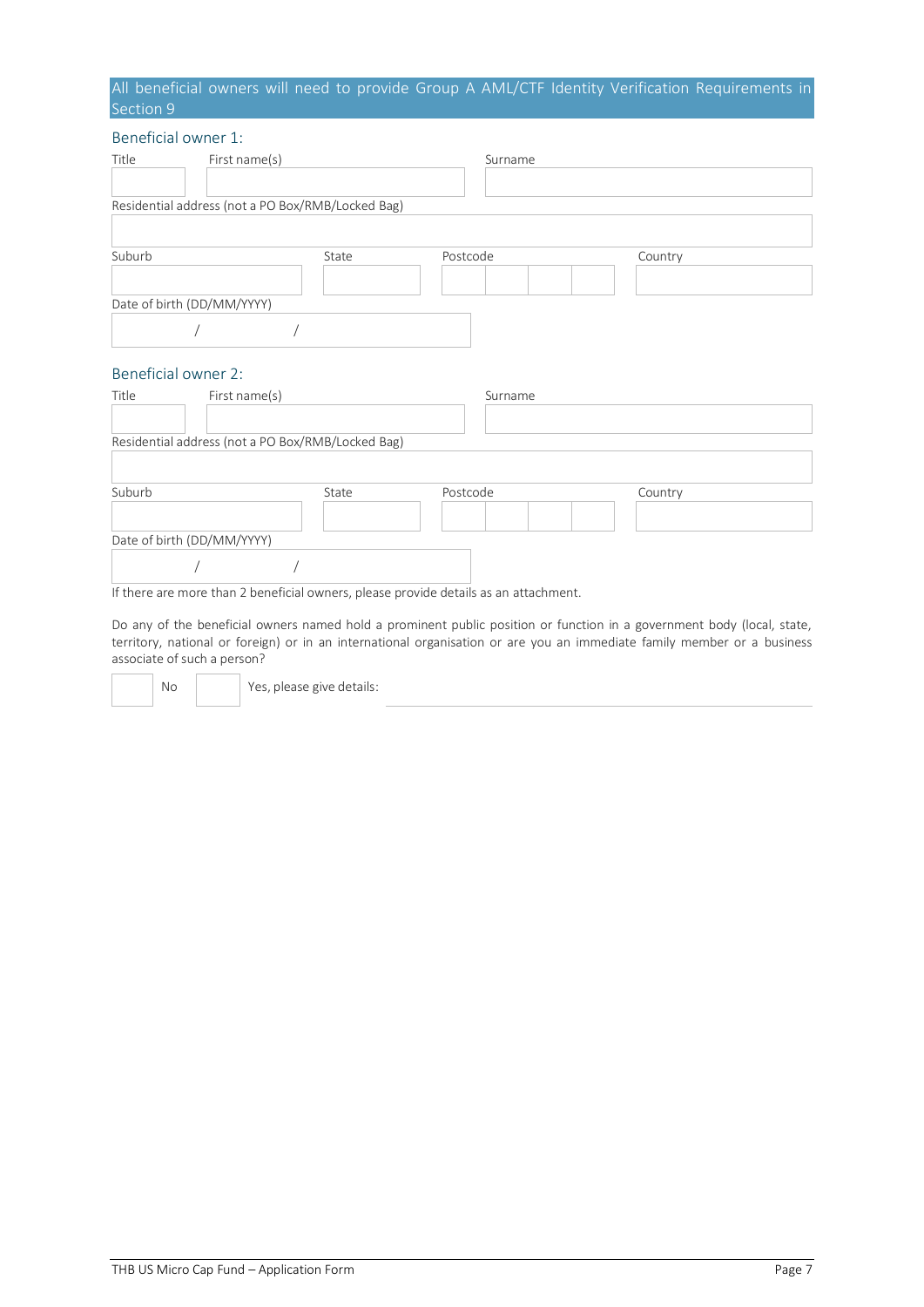#### Section 6 – Authorised representative, agent and/or financial adviser

Please complete if you are appointing an authorised representative, agent and/or financial adviser.

I am an authorised representative or agent as nominated by the investor(s)

See Group D AML/CTF Identity Verification Requirements in Section 9

You must attach a valid authority such as Power of Attorney, guardianship order, grant of probate, appointment of bankruptcy etc. that is a certified copy. The document must be current and complete, signed by the investor or a court official and permits the authorised representative or agent to transact on behalf of the investor.

| Full name of authorised representative or agent                                         |                                                                                                         |
|-----------------------------------------------------------------------------------------|---------------------------------------------------------------------------------------------------------|
|                                                                                         |                                                                                                         |
| Role held with investor(s)                                                              |                                                                                                         |
|                                                                                         |                                                                                                         |
| Signature                                                                               | Date                                                                                                    |
|                                                                                         |                                                                                                         |
| I am a financial adviser as nominated by the investor                                   |                                                                                                         |
| Name of adviser                                                                         | AFSL number                                                                                             |
|                                                                                         |                                                                                                         |
| Dealer group                                                                            | Name of advisory firm                                                                                   |
|                                                                                         |                                                                                                         |
| Postal address                                                                          |                                                                                                         |
|                                                                                         |                                                                                                         |
| Suburb<br>State                                                                         | Postcode                                                                                                |
|                                                                                         |                                                                                                         |
| Email address                                                                           | Contact no.                                                                                             |
|                                                                                         |                                                                                                         |
|                                                                                         |                                                                                                         |
| Financial Adviser declaration:                                                          |                                                                                                         |
| I/We hereby declare that I/we are not a US Person as defined in the PDS/IM.<br>⊔        |                                                                                                         |
| I/We hereby declare that the investor is not a US Person as defined in the PDS/IM.<br>П | I/We have completed an appropriate Customer Identification Procedure (CIP) on this investor which meets |
| the requirements (per type of investor) set out above,                                  |                                                                                                         |
| <b>AND EITHER</b>                                                                       |                                                                                                         |
| I/We have attached the relevant CIP documents; OR<br>ப                                  |                                                                                                         |
| ப                                                                                       | I/We have not attached the CIP documents however I/We confirm that I have completed the AML/KYC checks  |

on the investor(s) in accordance to the AUSTRAC's requirements. I/We also agree to provide Equity Trustees the relevant CIP documents on request.

| Signature | Date |  |
|-----------|------|--|
|           |      |  |
|           |      |  |
|           |      |  |

#### Access to information:

Unless you elect otherwise, your authorised representative, agent and/or financial adviser will be provided access to your investment information and/or receive copies of statements and transaction confirmations. By appointing an authorised representative, agent and/or financial adviser you acknowledge that you have read and agreed to the terms and conditions in the PDS/IM relating to such appointment.

- $\Box$  Please tick this box if you DO NOT want your authorised representative, agent and/or financial adviser to have access to information about your investment.
- $\Box$  Please tick this box if you DO NOT want copies of statements and transaction confirmations sent to your authorised representative, agent and/or financial adviser.
- $\Box$  Please tick this box if you want statements and transaction confirmations sent ONLY to your authorised representative, agent and/or financial adviser.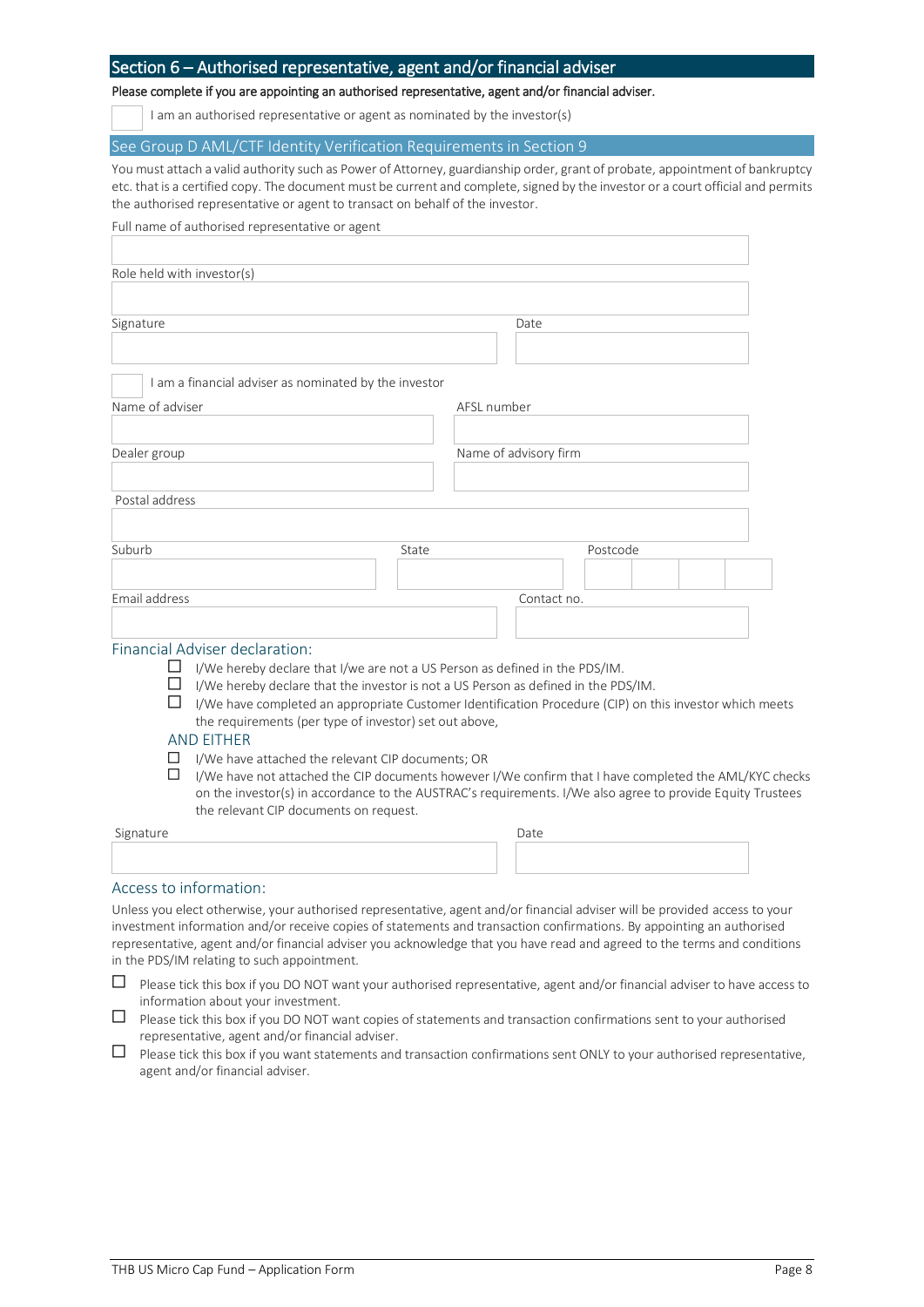### Section 7 – Foreign Account Tax Compliance Act (FATCA), Common Reporting Standard (CRS) Self-Certification Form – ALL investors MUST complete

#### Sub-Section I - Individuals:

Please fill this Sub-Section I only if you are an individual. If you are an entity, please fill Sub-Section II.

#### 1. Are you a US citizen or resident of the US for tax purposes?

Yes: provide your Taxpayer Identification Number (TIN) or equivalent (or Reason Code if no TIN is provided) below and continue to question 2

| Investor 1                 |  |
|----------------------------|--|
| Investor 2                 |  |
| No: continue to question 2 |  |

#### 2. Are you a tax resident of any other country outside of Australia?

Yes: state each country and provide your TIN or equivalent (or Reason Code if no TIN is provided) for each jurisdiction below and skip to question 12

| Investor 1                                                       |  |
|------------------------------------------------------------------|--|
| Investor 2                                                       |  |
| If more space is needed please provide details as an attachment. |  |
| No: skip to question 12                                          |  |

#### Reason Code:

If TIN or equivalent is not provided, please provide reason from the following options:

- Reason A: The country/jurisdiction where the entity is resident does not issue TINs to its residents.
- Reason B: The entity is otherwise unable to obtain a TIN or equivalent number (Please explain why the entity is unable to obtain a TIN in the below table if you have selected this reason).
- Reason C: No TIN is required. (Note. Only select this reason if the domestic law of the relevant jurisdiction does not require the collection of the TIN issued by such jurisdiction).

If Reason B has been selected above, explain why you are not required to obtain a TIN:

#### Sub-Section II - Entities:

#### Please fill this Sub-Section II only if you are an entity. If you are an individual, please fill Sub-Section I.

#### 3. Are you an Australian complying superannuation fund?

Yes: skip to question 12

No: continue to question 4

#### FATCA:

#### 4. Are you a US Person?

Yes: continue to question 5

No: skip to question 6

#### 5. Are you a Specified US Person?

Yes: provide your TIN below and skip to question 7

No: indicate exemption type and skip to question 7

#### 6. Are you a Financial Institution for the purposes of FATCA?

Yes: provide your Global Intermediary Identification Number (GIIN)

If you do not have a GIIN, please provide your FATCA status below and continue to question 7

 $\Box$ Exempt Beneficial Owner, provide type below:

Deemed-Compliant FFI (other than a Sponsored FI or a Trustee Documented Trust), provide type below: $\Box$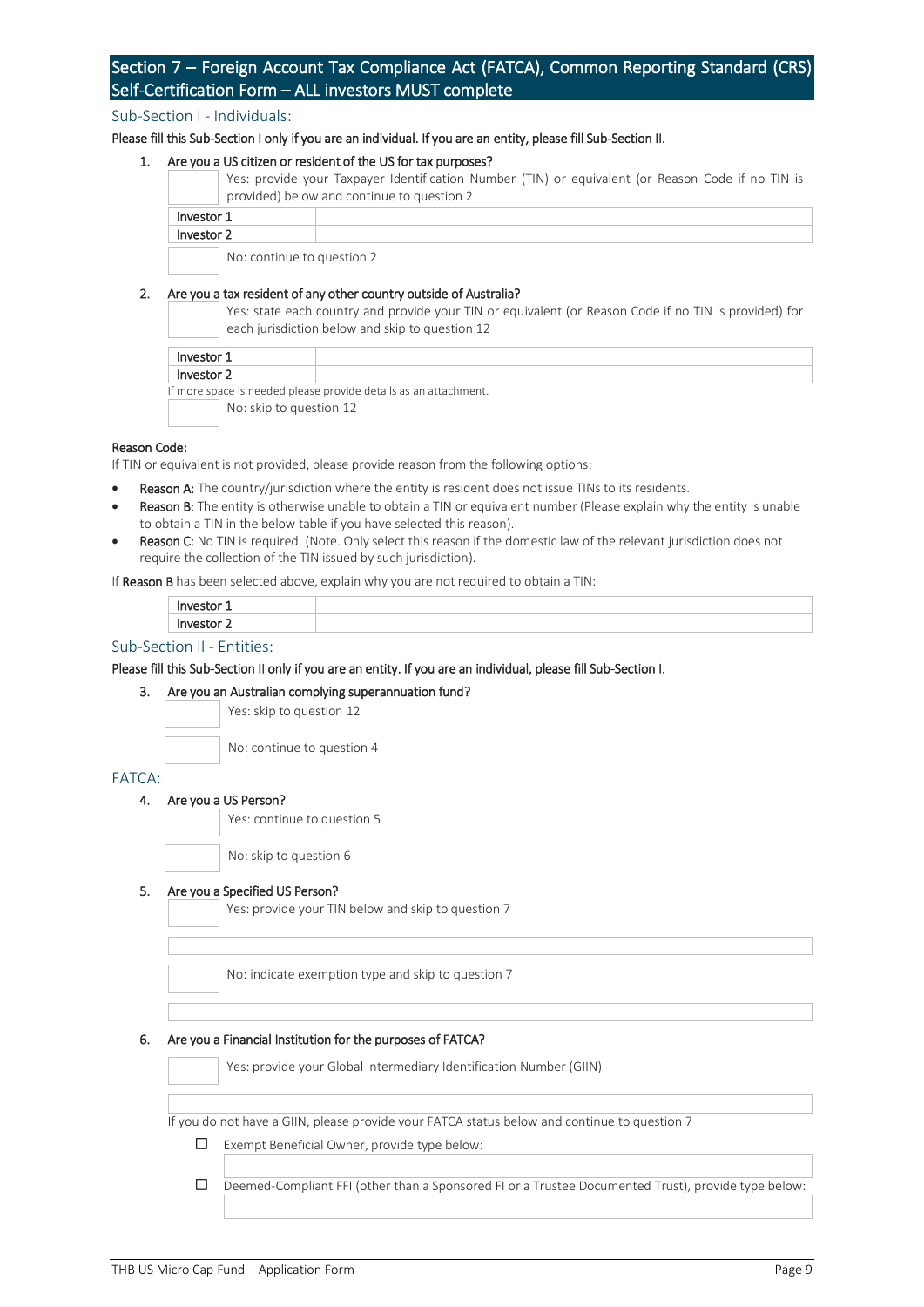|   | Non-Participating FFI, provide type below:                                             |
|---|----------------------------------------------------------------------------------------|
| L | Sponsored Financial Institution. Please provide the Sponsoring Entity's name and GIIN: |
| L | Trustee Documented Trust. Please provide your Trustee's name and GIIN:                 |
|   | Other, provide details:                                                                |
|   | No: continue to question 7                                                             |

#### CRS:

#### 7. Are you a tax resident of any country outside of Australia and the US?

Yes: state each country and provide your TIN or equivalent (or Reason Code if no TIN is provided) for each jurisdiction below and continue to question 8

| Investor                                                         |  |  |  |
|------------------------------------------------------------------|--|--|--|
| Investor 2                                                       |  |  |  |
| If more space is needed please provide details as an attachment. |  |  |  |

#### Reason Code:

If TIN or equivalent is not provided, please provide reason from the following options:

- Reason A: The country/jurisdiction where the entity is resident does not issue TINs to its residents.
- Reason B: The entity is otherwise unable to obtain a TIN or equivalent number (Please explain why the entity is unable to obtain a TIN in the below table if you have selected this reason).
- Reason C: No TIN is required. (Note. Only select this reason if the domestic law of the relevant jurisdiction does not require the collection of the TIN issued by such jurisdiction).

If Reason B has been selected above, explain why you are not required to obtain a TIN:

| Investor 1 |                            |
|------------|----------------------------|
| Investor 2 |                            |
|            | No: continue to question 8 |

#### 8. Are you a Financial Institution for the purpose of CRS?

Yes: specify the type of Financial Institution below and continue to question 9

- $\Box$ Reporting Financial Institution
- $\Box$ Non-Reporting Financial Institution:
	- □ Trustee Documented Trust
	- $\Box$  Other: please specify:

No: skip to question 10

9. Are you an investment entity resident in a non-participating jurisdiction for CRS purposes and managed by another financial Institution?

Yes: skip to question 11

No: skip to question 12

#### Non-Financial Entities:

- 10. Are you an Active Non-Financial Entity (Active NFE)?
	- $\Box$  Yes: specify the type of Active NFE below and skip to question 12:
		- Less than 50% of the Active NFE's gross income from the preceding calendar year is passive income  $\Box$ (e.g. dividends, distribution, interests, royalties and rental income) and less than 50% of its assets during the preceding calendar year are assets held for the production of passive income
		- $\Box$  Corporation that is regularly traded or a related entity of a regularly traded corporation
		- Governmental Entity, International Organisation or Central Bank
		- $\square$  Other: please specify:

No: you are a Passive Non-Financial Entity (Passive NFE). Continue to question 11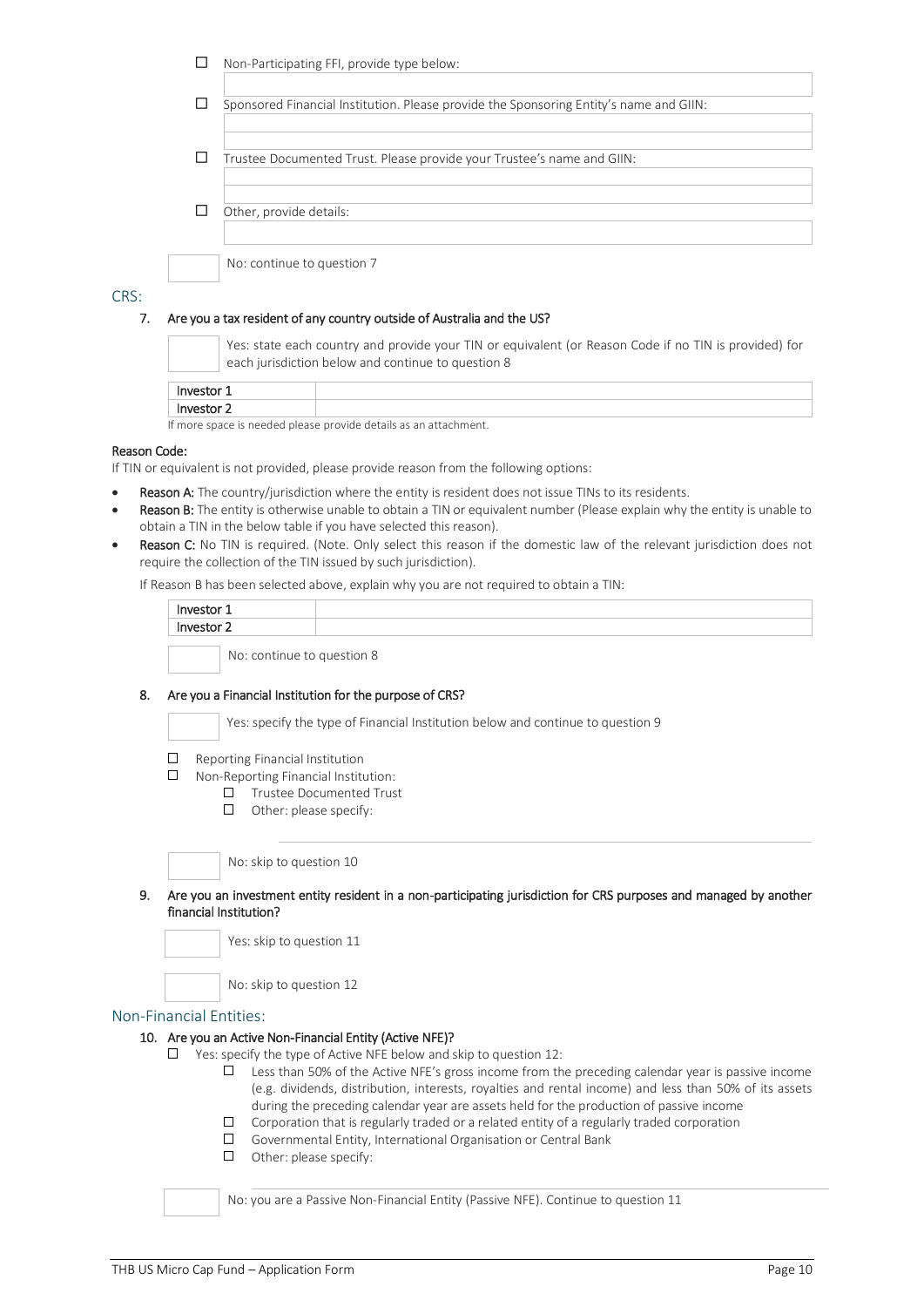#### Controlling Persons:

#### 11. Does one or more of the following apply to you:

- Is any natural person that exercises control over you (for corporations, this would include directors or beneficial owners who ultimately own 25% or more of the share capital) a tax resident of any country outside of Australia?
- If you are a trust, is any natural person including trustee, protector, beneficiary, settlor or any other natural person exercising ultimate effective control over the trust a tax resident of any country outside of Australia?

#### Controlling person 1:

| Title<br>First name(s)                                                                 |                                | Surname  |         |
|----------------------------------------------------------------------------------------|--------------------------------|----------|---------|
|                                                                                        |                                |          |         |
| Residential address (not a PO Box/RMB/Locked Bag)                                      |                                |          |         |
|                                                                                        |                                |          |         |
| Suburb                                                                                 | State                          | Postcode | Country |
|                                                                                        |                                |          |         |
| Date of birth (DD/MM/YYYY)                                                             |                                |          |         |
|                                                                                        |                                |          |         |
| Country of tax residence                                                               |                                |          |         |
|                                                                                        |                                |          |         |
| TIN or equivalent                                                                      | Reason Code if no TIN provided |          |         |
|                                                                                        |                                |          |         |
| Controlling person 2:                                                                  |                                |          |         |
| First name(s)<br>Title                                                                 |                                | Surname  |         |
|                                                                                        |                                |          |         |
| Residential address (not a PO Box/RMB/Locked Bag)                                      |                                |          |         |
|                                                                                        |                                |          |         |
| Suburb                                                                                 | State                          | Postcode | Country |
|                                                                                        |                                |          |         |
| Date of birth (DD/MM/YYYY)                                                             |                                |          |         |
|                                                                                        |                                |          |         |
| Country of tax residence                                                               |                                |          |         |
|                                                                                        |                                |          |         |
| TIN or equivalent                                                                      | Reason Code if no TIN provided |          |         |
|                                                                                        |                                |          |         |
| If there are more than 2 controlling persons, please provide details as an attachment. |                                |          |         |

Reason Code:

If TIN or equivalent is not provided, please provide reason from the following options:

- Reason A: The country/jurisdiction where the entity is resident does not issue TINs to its residents.
- Reason B: The entity is otherwise unable to obtain a TIN or equivalent number (Please explain why the entity is unable to obtain a TIN in the below table if you have selected this reason).
- Reason C: No TIN is required. (Note. Only select this reason if the domestic law of the relevant jurisdiction does not require the collection of the TIN issued by such jurisdiction).

If Reason B has been selected above, explain why you are not required to obtain a TIN:

| <i>Jestor</i> |  |
|---------------|--|
| Jestor        |  |
|               |  |

No: continue to question 12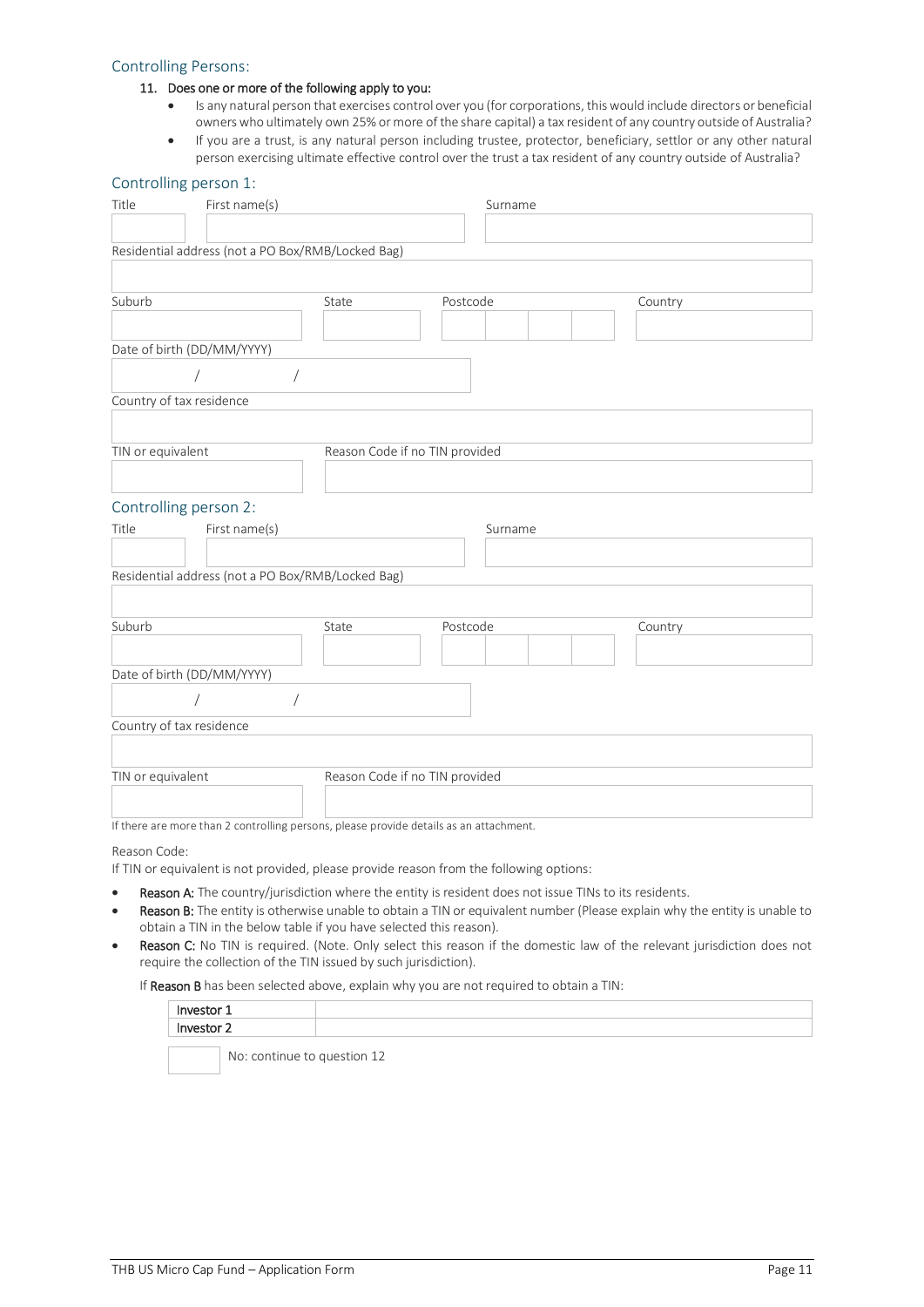#### 12. Signature and Declaration – ALL investors must sign

- $\square$  I undertake to provide a suitably updated self-certification within 30 days of any change in circumstances which causes the information contained herein to become incorrect.
- $\Box$  I declare the information above to be true and correct.

# Investor 1 Investor 2 Name of individual/entity Name of individual/entity Name of authorised representative Name of authorised representative Signature Signature Signature Signature Signature Signature Date **Date** Date **Date** Date **Date** Date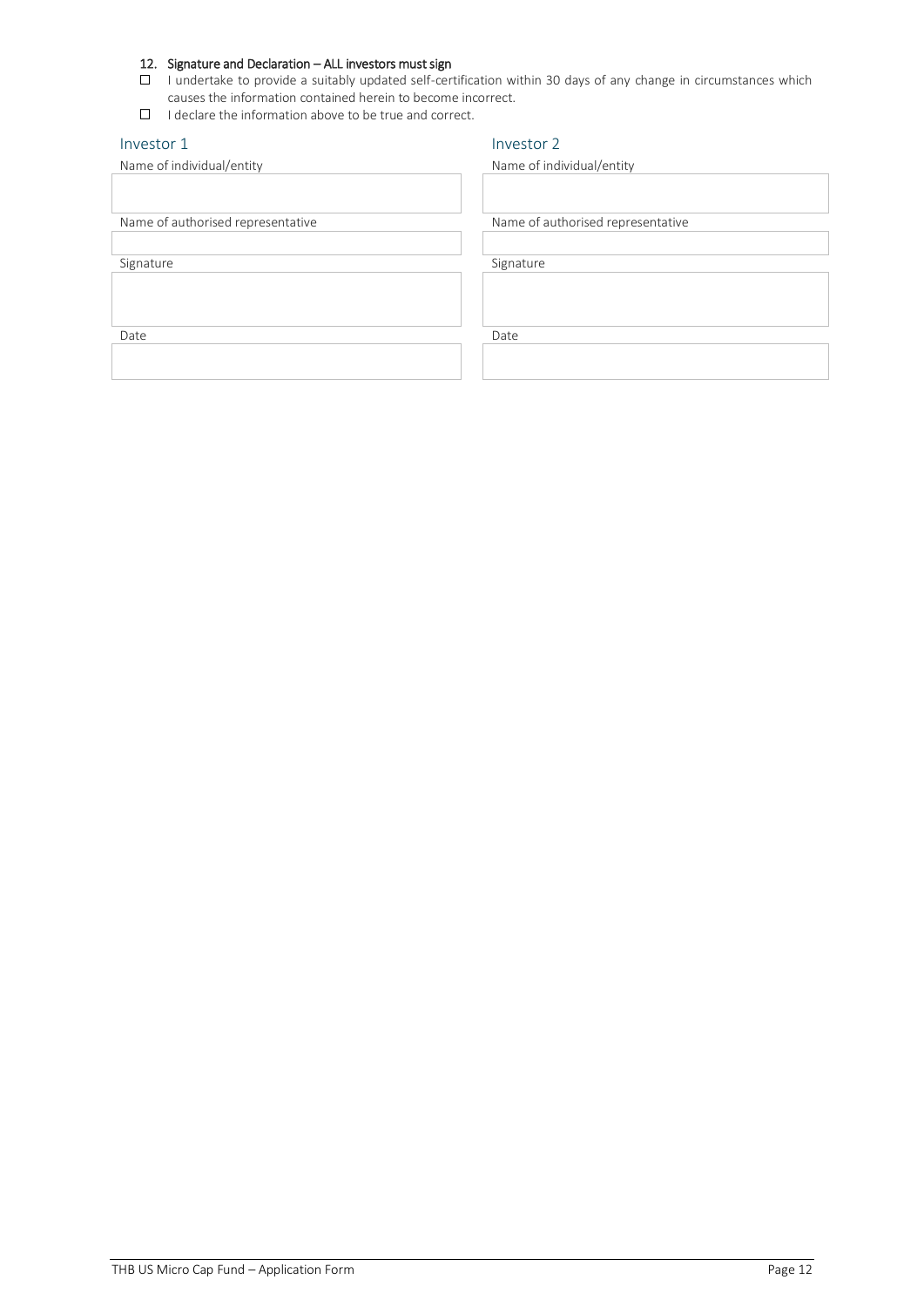#### Section 8 – Declarations – ALL investors MUST complete

In most cases the information that you provide in this form will satisfy the AML/CTF Act, the US Foreign Account Tax Compliance Act ('FATCA') and the Common Reporting Standards ('CRS'). However, in some instances the Responsible Entity may contact you to request further information. It may also be necessary for the Responsible Entity to collect information (including sensitive information) about you from third parties in order to meet its obligations under the AML/CTF Act, FATCA and CRS.

#### When you complete this Application Form you make the following declarations:

- I/We have received the PDS/IM and made this application in Australia (and/or New Zealand for those offers made in New Zealand).
- I/We have read the PDS/IM to which this Application Form applies and agree to be bound by the terms and conditions of the PDS/IM and the Constitution of the relevant Fund/Trust in which I/we have chosen to invest.
- I/We have considered our personal circumstances and, where appropriate, obtained investment and/or taxation advice.
- I/We hereby declare that I/we are not a US Person as defined in the PDS/IM.
- I/We acknowledge that (if a natural person) I am/we are 18 years of age or over and I am/we are eligible to hold units in the Fund/Trust in which I/We have chosen to invest.
- I/We acknowledge and agree that Equity Trustees has outlined in the PDS/IM provided to me/us how and where I/we can obtain a copy of the Equity Trustees Group Privacy Statement.
- I/We consent to the transfer of any of my/our personal information to external third parties including but not limited to fund administrators, fund investment manager(s) and related bodies corporate who are located outside Australia for the purpose of administering the products and services for which I/we have engaged the services of Equity Trustees or its related bodies corporate and to foreign government agencies for reporting purposes (if necessary).
- I/we hereby confirm that the personal information that I/we have provided to Equity Trustees is correct and current in every detail, and should these details change, I/we shall promptly advise Equity Trustees in writing of the change(s).
- I/We agree to provide further information or personal details to the Responsible Entity if required to meet its obligations under anti-money laundering and counterterrorism legislation, US tax legislation or reporting legislation and acknowledge that processing of my/our application may be delayed and will be processed at the unit price applicable for the Business Day as at which all required information has been received and verified.
- If I/we have provided an email address, I/we consent to receive ongoing investor information including PDS/IM information, confirmations of transactions and additional information as applicable via email.
- I/We acknowledge that Equity Trustees does not guarantee the repayment of capital or the performance of the Fund/Trust or any particular rate of return from the Fund/Trust.
- I/We acknowledge that an investment in the Fund/Trust is not a deposit with or liability of Equity Trustees and is subject to investment risk including possible delays in repayment and loss of income or capital invested.
- I/We acknowledge that Equity Trustees is not responsible for the delays in receipt of monies caused by the postal service or the investor's bank.
- If I/we lodge a fax application request, I/we acknowledge and agree to release, discharge and agree to indemnify Equity Trustees from and against any and all losses, liabilities, actions, proceedings, account claims and demands arising from any fax application.
- If I/we have completed and lodged the relevant sections on authorised representatives, agents and/or financial advisers on the Application Form then I/we agree to release, discharge and indemnify Equity Trustees from and against any and all losses, liabilities, actions, proceedings, account claims and demands arising from Equity Trustees acting on the instructions of my/our authorised representatives, agents and/or financial advisers.
- If this is a joint application each of us agrees that our investment is held as joint tenants.
- I/We acknowledge and agree that where the Responsible Entity, in its sole discretion, determines that:
	- o I/we are ineligible to hold units in a Fund/Trust or have provided misleading information in my/our Application Form; or
	- o I/we owe any amounts to Equity Trustees, then I/we appoint the Responsible Entity as my/our agent to submit a withdrawal request on my/our behalf in respect of all or part of my/our units, as the case requires, in the Fund/Trust.
- For Wholesale Clients I/We acknowledge that I am/we are a Wholesale Client (as defined in Section 761G of the Corporations Act 2001 (Cth)) and are therefore eligible to hold units in the Fund/Trust.
- For New Zealand applicants I/we have read the terms of the offer relating to New Zealand investors, including the New Zealand warning statement.
- For New Zealand Wholesale Investors I/We acknowledge and agree that:
- I/We have read the "New Zealand Wholesale Investor Fact Sheet" and PDS/IM or "New Zealand Investors: Selling Restriction" for the Fund/Trust;
- I am/We are a Wholesale Investor and am/are therefore eligible to hold units in the Fund/Trust; and
- I/We have not:
	- o Offered, sold, or transferred, and will not offer, sell, or transfer, directly or indirectly, any units in the Fund/Trust;
	- o Granted, issued, or transferred, and will not grant, issue, or transfer, any interests in or options over, directly or indirectly, any units in the Fund/Trust; and
	- o Distributed and will not distribute, directly or indirectly, the PDS/IM or any other offering materials or advertisement in relation to any offer of units in the Fund/Trust,

in each case in New Zealand, other than to a person who is a Wholesale Investor; and

- I/We will notify Equity Trustees if I/we cease to be a Wholesale Investor; and
- I/We have separately provided a signed Wholesale Investor Certification located at the end of this Application Form.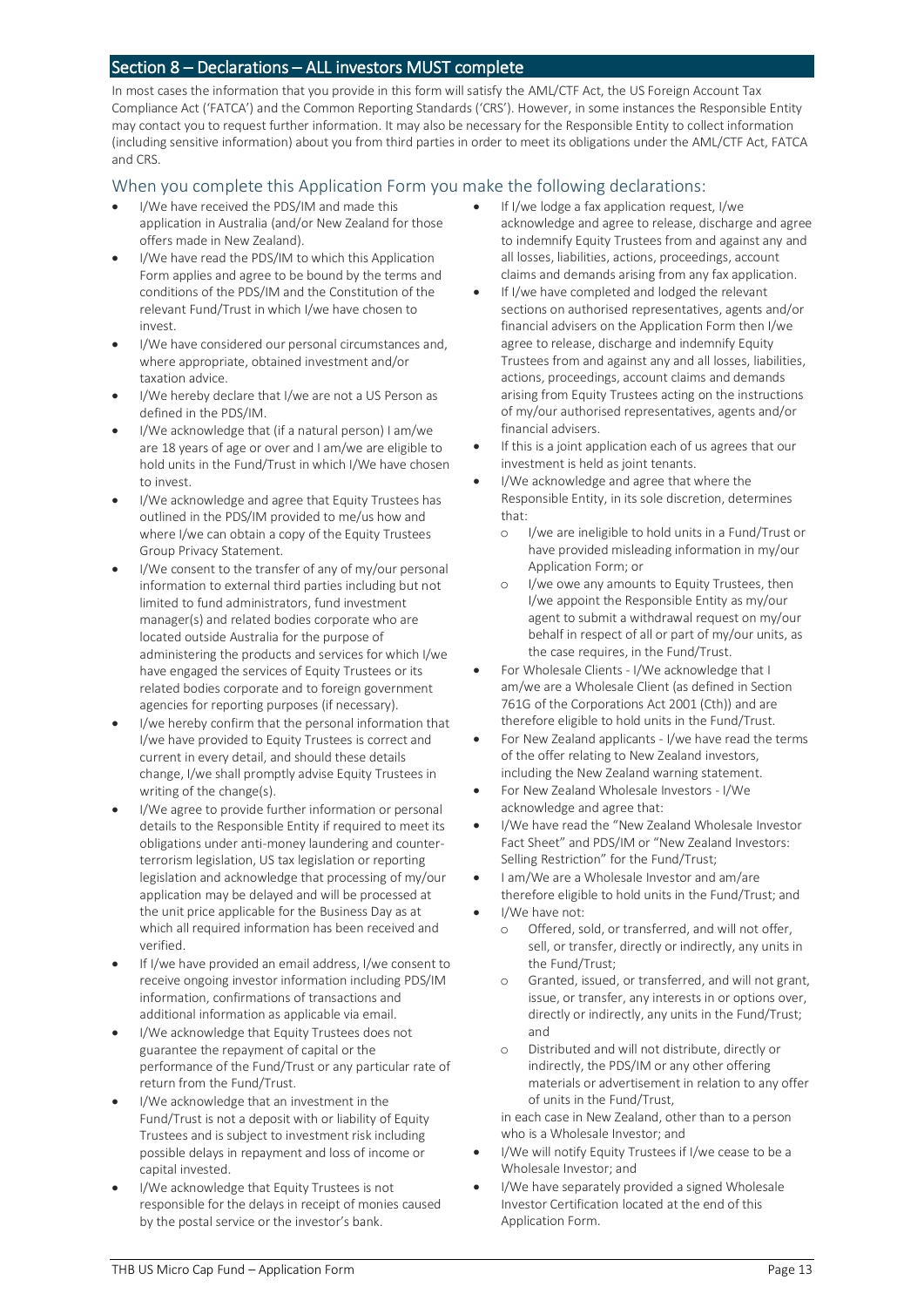• All references to Wholesale Investor in this Declaration are a reference to Wholesale Investor in terms of

clause 3(2) of Schedule 1 of the Financial Markets Conduct Act 2013 (New Zealand).

#### \*Terms and conditions for collection of Tax File Numbers (TFN) and Australian Business Numbers (ABN)

Collection of TFN and ABN information is authorised and its use and disclosure strictly regulated by tax laws and the Privacy Act. Investors must only provide an ABN instead of a TFN when the investment is made in the course of their enterprise. You are not obliged to provide either your TFN or ABN, but if you do not provide either or claim an exemption, we are required to deduct tax from your distribution at the highest marginal tax rate plus Medicare levy to meet Australian taxation law requirements.

For more information about the use of TFNs for investments, contact the enquiries section of your local branch of the ATO. Once provided, your TFN will be applied automatically to any future investments in the Fund/Trust where formal application procedures are not required (e.g. distribution reinvestments), unless you indicate, at any time, that you do not wish to quote a TFN for a particular investment. Exempt investors should attach a copy of the certificate of exemption. For super funds or trusts list only the applicable ABN or TFN for the super fund or trust.

#### When you sign this Application Form you declare that you have read, agree to and make the declarations above

#### Investor 1 Investor 2

Name of individual /entity Name of individual/entity

Capacity (e.g. Director, Secretary, Authorised signatory) Capacity (e.g. Director, Secretary, Authorised signatory)

Signature Signature Signature Signature Signature

Date **Date** Date **Date** Date **Date** Date

Company Seal (if applicable)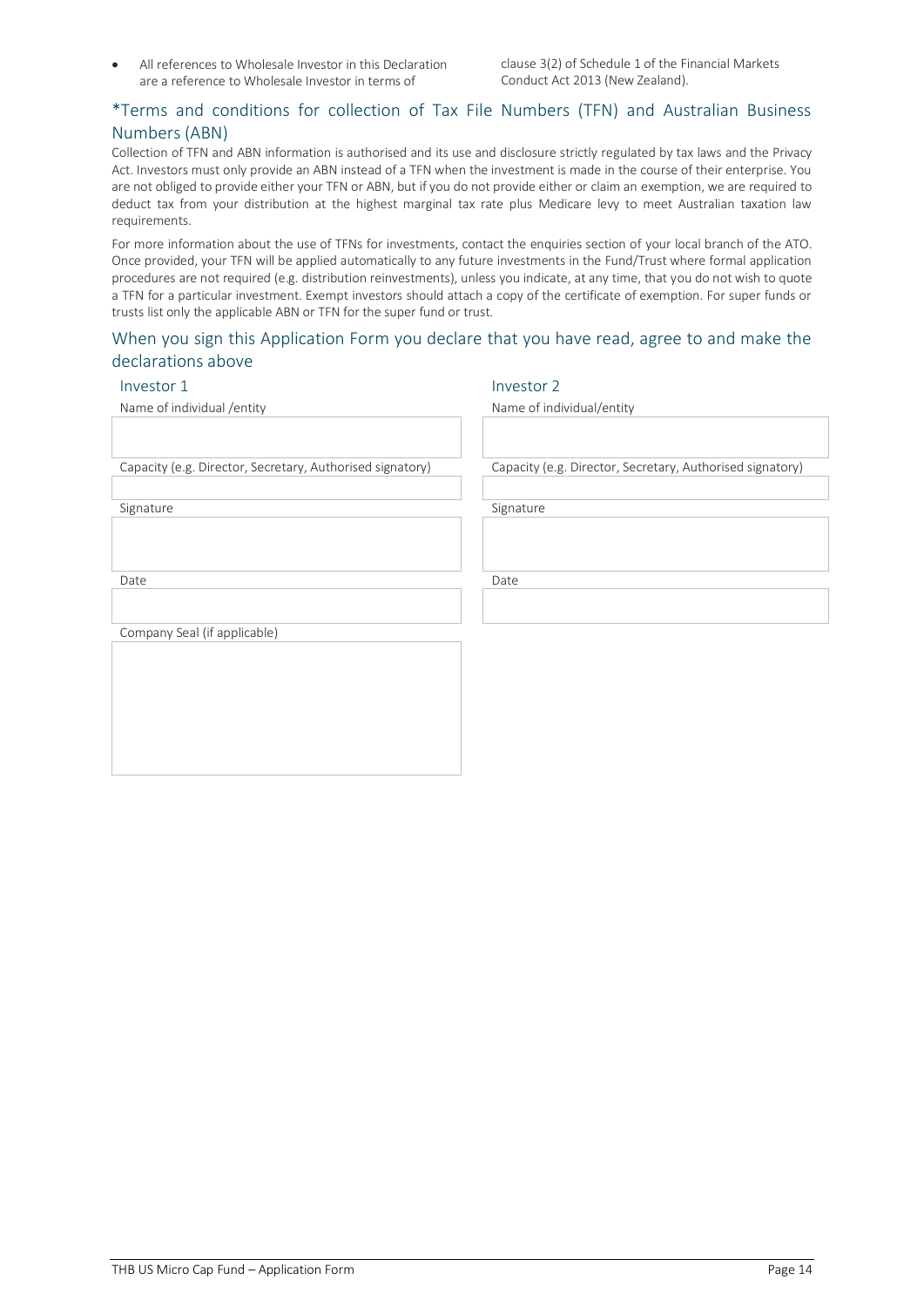#### Section 9 – AML/CTF Identity Verification Requirements

The AML/CTF Act requires the Responsible Entity to adopt and maintain an anti-money laundering and counter-terrorism financing ('AML/CTF') program. The AML/CTF program includes ongoing customer due diligence, which may require the Responsible Entity to collect further information.

- Identification documentation provided must be in the name of the investor.
- Non-English language documents must be translated by an accredited translator.
- Applications made without providing this information cannot be processed until all the necessary information has been provided.
- If you are unable to provide the identification documents described please contact Equity Trustees.

#### These documents should be provided as an original or a CERTIFIED COPY of the original.

#### Who can certify?

Below is an example of who can certify proof of ID documents under the AML/CTF requirements:

- Bailiff
- Bank officer with 5 or more years of continuous service
- Building society officer with 5 or more years of continuous service
- Chiropractor (licensed or registered)
- Clerk of court
- Commissioner for Affidavits
- Commissioner for Declarations
- Credit union officer with 5 or more years of continuous service
- Dentist (licensed or registered)
- Fellow of the National Tax Accountant's Association
- Finance company officer with 5 or more years of continuous service
- Judge of a court
- Justice of the peace
- Legal practitioner (licensed or registered)
- **Magistrate**
- Marriage celebrant licensed or registered under Subdivision C of Division 1 of Part IV of the Marriage Act 1961
- Master of a court
- Medical practitioner (licensed or registered)
- Member of Chartered Secretaries Australia
- Member of Engineers Australia, other than at the grade of student
- Member of the Association of Taxation and Management Accountants
- Member of the Australian Defence Force with 5 or more years of continuous service
- Member of the Institute of Chartered Accountants in Australia, the Australian Society of Certified Practicing Accountants or the Institute of Public **Accountants**
- Member of the Parliament of the Commonwealth, a State, a Territory Legislature, or a local government authority of a State or Territory
- Minister of religion licensed or registered under Subdivision A of Division 1 of Part IV of the Marriage Act 1961
- Nurse (licensed or registered)
- Optometrist (licensed or registered)
- Permanent employee of Commonwealth, State or local government authority with at least 5 or more years of continuous service.
- Permanent employee of the Australian Postal Corporation with 5 or more years of continuous service
- Pharmacist (licensed or registered)
- Physiotherapist (licensed or registered)
- Police officer
- Psychologist (licensed or registered)
- Registrar, or Deputy Registrar, of a court
- **Sheriff**
- Teacher employed on a full-time basis at a school or tertiary education institution
- Veterinary surgeon (licensed or registered)

When certifying documents, the following process must be followed:

- All copied pages of original proof of ID documents must be certified.
- The authorised individual must ensure that the original and the copy are identical; then write or stamp on the copied document "certified true copy". This must be followed by the date and signature, printed name and qualification of the authorised individual.
- In cases where an extract of a document is photocopied to verify customer ID, the authorised individual should write or stamp "certified true extract"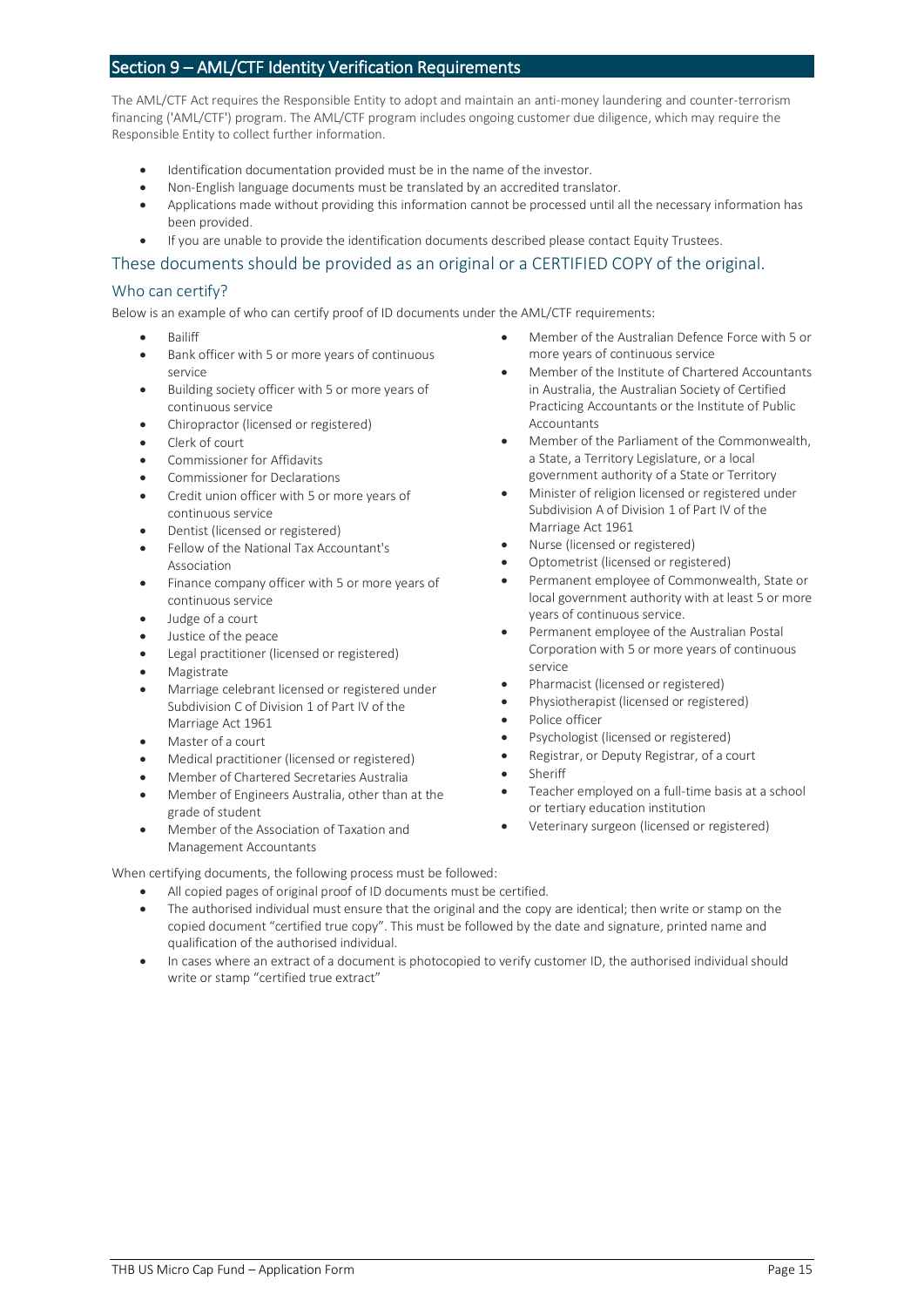#### GROUP A – Individuals/Joint

Each individual investor, individual trustee, beneficial owner, or individual agent or authorised representative must provide one of the following primary photographic ID:

- $\Box$ A current Australian driver's licence (or foreign equivalent) that includes a photo and signature.
- $\Box$ An Australian passport (or foreign equivalent) (not expired more than 2 years previously).
- An identity card issued by a State or Territory Government that includes a photo.

If you do NOT own one of the above ID documents, please provide one valid option from Column A and one valid option from Column B.

| Column A                                                                                                                                                                                                                                                                                                                                                                                                                                                                                                                                                                                                                                                                                                                                                                                                                                                                      |                                                                                                                                                                                                                                                                                                                                                             | Column B |                                                                                                                                                                                                                                                                                                                                                 |  |  |
|-------------------------------------------------------------------------------------------------------------------------------------------------------------------------------------------------------------------------------------------------------------------------------------------------------------------------------------------------------------------------------------------------------------------------------------------------------------------------------------------------------------------------------------------------------------------------------------------------------------------------------------------------------------------------------------------------------------------------------------------------------------------------------------------------------------------------------------------------------------------------------|-------------------------------------------------------------------------------------------------------------------------------------------------------------------------------------------------------------------------------------------------------------------------------------------------------------------------------------------------------------|----------|-------------------------------------------------------------------------------------------------------------------------------------------------------------------------------------------------------------------------------------------------------------------------------------------------------------------------------------------------|--|--|
| □<br>$\Box$                                                                                                                                                                                                                                                                                                                                                                                                                                                                                                                                                                                                                                                                                                                                                                                                                                                                   | Australian birth<br>certificate.                                                                                                                                                                                                                                                                                                                            | □        | A document issued by the Commonwealth or a State or Territory within the<br>preceding 12 months that records the provision of financial benefits to the<br>individual and which contains the individual's name and residential address.                                                                                                         |  |  |
| □                                                                                                                                                                                                                                                                                                                                                                                                                                                                                                                                                                                                                                                                                                                                                                                                                                                                             | Australian citizenship<br>certificate.<br>Pension card issued<br>by Department of<br>Human Services.                                                                                                                                                                                                                                                        | □        | A document issued by the Australian Taxation Office within the preceding 12<br>months that records a debt payable by the individual to the Commonwealth (or by<br>the Commonwealth to the individual), which contains the individual's name and<br>residential address. Block out the TFN before scanning, copying or storing this<br>document. |  |  |
|                                                                                                                                                                                                                                                                                                                                                                                                                                                                                                                                                                                                                                                                                                                                                                                                                                                                               |                                                                                                                                                                                                                                                                                                                                                             | $\Box$   | A document issued by a local government body or utilities provider within the<br>preceding 3 months which records the provision of services to that address or to<br>that person (the document must contain the individual's name and residential<br>address).                                                                                  |  |  |
|                                                                                                                                                                                                                                                                                                                                                                                                                                                                                                                                                                                                                                                                                                                                                                                                                                                                               |                                                                                                                                                                                                                                                                                                                                                             | $\Box$   | If under the age of 18, a notice that: was issued to the individual by a school<br>principal within the preceding 3 months; and contains the name and residential<br>address; and records the period of time that the individual attended that school.                                                                                          |  |  |
|                                                                                                                                                                                                                                                                                                                                                                                                                                                                                                                                                                                                                                                                                                                                                                                                                                                                               | <b>GROUP B-Companies</b>                                                                                                                                                                                                                                                                                                                                    |          |                                                                                                                                                                                                                                                                                                                                                 |  |  |
| For Australian Registered Companies, provide one of the following (must clearly show the Company's full name, type<br>(private or public) and ACN):<br>□<br>A certified copy of the company's Certificate of Registration or incorporation issued by ASIC<br>$\Box$<br>A copy of information regarding the company's licence or other information held by the relevant Commonwealth,<br>State or Territory regulatory body e.g. AFSL, RSE, ACL etc.<br>$\Box$<br>A full company search issued in the previous 3 months.<br>$\Box$<br>If the company is listed on an Australian securities exchange, provide details of the exchange and the ticker (issuer)<br>code.<br>If the company is a majority owned subsidiary of a company listed on an Australian securities exchange, provide<br>□<br>details of the exchange and the ticker (issuer) code for the holding company. |                                                                                                                                                                                                                                                                                                                                                             |          |                                                                                                                                                                                                                                                                                                                                                 |  |  |
| For Foreign Companies, provide one of the following:                                                                                                                                                                                                                                                                                                                                                                                                                                                                                                                                                                                                                                                                                                                                                                                                                          |                                                                                                                                                                                                                                                                                                                                                             |          |                                                                                                                                                                                                                                                                                                                                                 |  |  |
| $\Box$<br>$\Box$<br>$\Box$                                                                                                                                                                                                                                                                                                                                                                                                                                                                                                                                                                                                                                                                                                                                                                                                                                                    | A certified copy of the company's Certificate of Registration or incorporation issued by the foreign jurisdictions in<br>which the company was incorporated, established or formed.<br>A certified copy of the company's articles of association or constitution.<br>A copy of a company search on the ASIC database or relevant foreign registration body. |          |                                                                                                                                                                                                                                                                                                                                                 |  |  |
| All of the above must clearly show the company's full name, its type (i.e. public or private) and the ARBN issued by ASIC,<br>or the identification number issued to the company by the foreign regulator.                                                                                                                                                                                                                                                                                                                                                                                                                                                                                                                                                                                                                                                                    |                                                                                                                                                                                                                                                                                                                                                             |          |                                                                                                                                                                                                                                                                                                                                                 |  |  |
| In addition, please provide verification documents for each beneficial owner (senior managing official and shareholder) as<br>listed under Group A.                                                                                                                                                                                                                                                                                                                                                                                                                                                                                                                                                                                                                                                                                                                           |                                                                                                                                                                                                                                                                                                                                                             |          |                                                                                                                                                                                                                                                                                                                                                 |  |  |
| A beneficial owner of a company is any customer entitled (either directly or indirectly) to exercise 25% or more of the<br>voting rights, including a power of veto, or who holds the position of senior managing official (or equivalent).                                                                                                                                                                                                                                                                                                                                                                                                                                                                                                                                                                                                                                   |                                                                                                                                                                                                                                                                                                                                                             |          |                                                                                                                                                                                                                                                                                                                                                 |  |  |